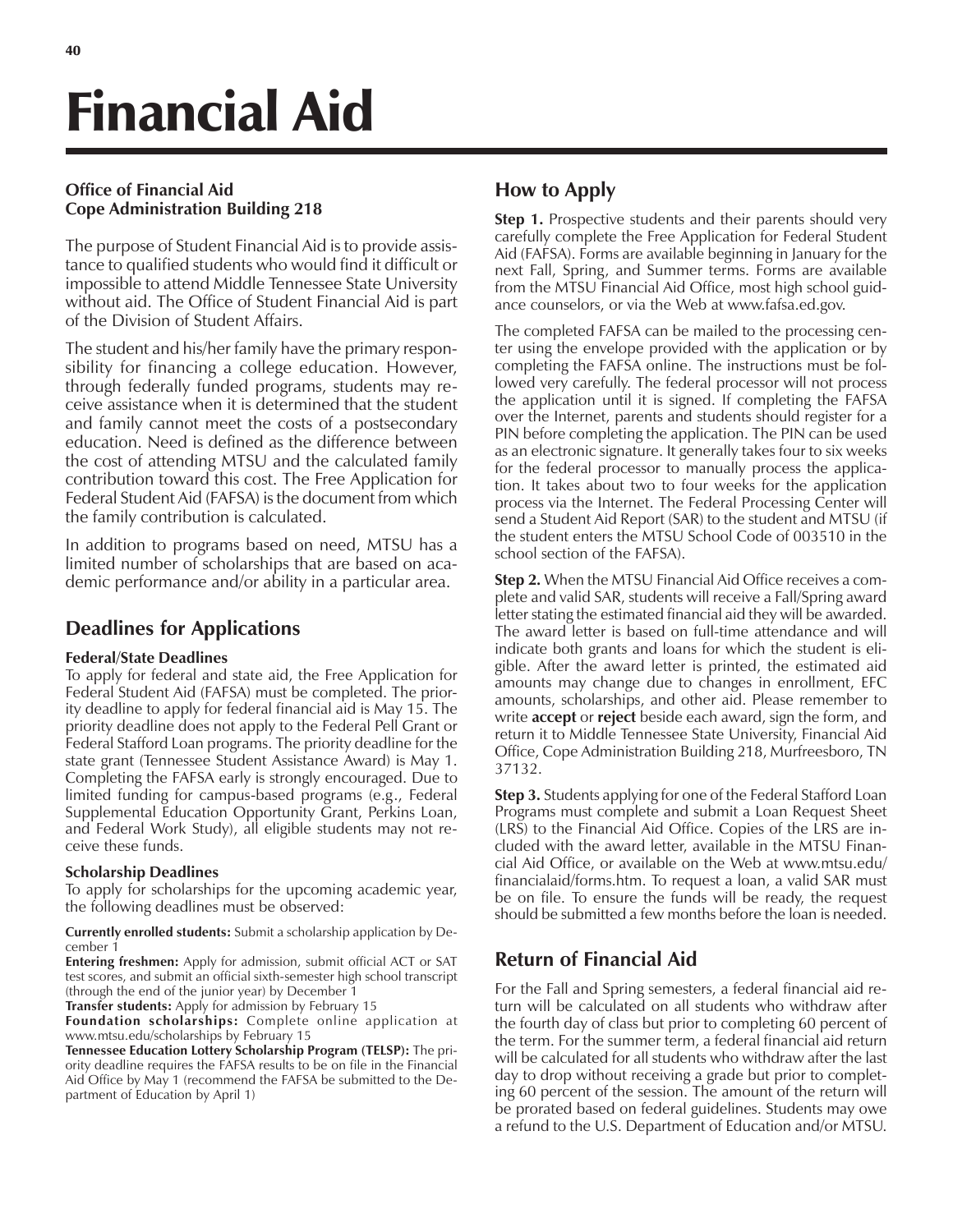Consult the current semester's schedule book for important dates with regard to withdrawing. Please review the General Financial Aid Information section or contact the Financial Aid Office with questions regarding this policy.

## **Satisfactory Academic Progress Policy**

Federal regulations require that all federal financial aid recipients be enrolled in a degree-seeking program and maintain satisfactory academic progress toward a degree to maintain eligibility. MTSU complies with this requirement by monitoring each aid recipient's cumulative grade point average (GPA), completion rate, and maximum time frame for completion of a degree. The following describes MTSU's method for monitoring each of these measures.

#### **Cumulative Grade Point Average**

- 1. **Undergraduate students.** To be eligible for financial aid, a student's GPA must meet at least the minimum requirements found in this catalog. The cumulative GPA includes all transfer credits and hours earned at MTSU.
- 2. **Graduate students.** To be eligible for financial aid, a student's GPA must meet at least the minimum requirements found in the graduate catalog or be approved by the College of Graduate Studies for enrollment.

#### **Completion Rate**

Students must earn 66 percent of their cumulative credits attempted to remain eligible for financial aid. Grades of A, B, C, D, P, or S, including any  $4 + 7$  or  $4 - 7$  options, count as credits earned. All courses for credit will be counted as hours attempted including withdrawals, incompletes, courses repeated, and courses resulting in grades of N, U, WF, WP, and F.

- 1. **Probation.** Students whose completion rate is greater than 50 percent but less than the required 66 percent will be placed on probation.
- 2. **Suspension.** Students whose completion rate is less than 50 percent of the credit hours attempted or those previously placed on probation who did not pass 75 percent of attempted credit hours will be suspended from eligibility for federal grants, loans, and federal work-study employment. Students may still be eligible for emergency short-term loans and other university funds.

#### **Time Limitations**

- 1. **Undergraduates.** The maximum time limit for completion of a first degree is 150 percent of the program's published length. Most undergraduate programs require 120 hours, so the maximum attempted hours allowed is 180. This time limitation does not include remedial/developmental courses for which the maximum federal limit is 30 hours. The 180 hours include all transfer hours and all attempted hours. Students who change majors during the junior or senior year will be allowed 24 additional attempted hours to obtain a degree. The Records Office must have the change of major recorded prior to the student's achieving the 180-hour limit.
- 2. **Graduates.** The maximum time limit for graduate students will be 150 percent of the standards established by the College of Graduate Studies and published in the graduate catalog.

#### **Review of Progress Standards**

**GPA.** The Records Office reviews the GPA at the end of each semester. Students may appeal academic suspension to the undergraduate or graduate academic appeals committee. The decision of the committee is final.

- 2. **Completion rate.** The completion rate is reviewed annually at the end of the Spring semester by the Financial Aid Office.
- 3. **Time limitation.** The maximum time limit is reviewed at the end of each semester by the Financial Aid Office.

#### **Notification/Appeals**

- 1. **Over 150 hours.** The Financial Aid Office will send a letter of notification regarding the 180-hour limitation on federal financial aid to students who have attempted over 150 credit hours.
- 2. **Probation.** The Financial Aid Office will send a letter to students placed on financial aid probation notifying them of their financial aid status and the expected requirements. Each student will be allowed at least one probationary period during the course of enrollment.
- 3. **Suspension.** Students suspended from financial aid will receive a letter from the Financial Aid Office along with a Satisfactory Progress Appeal form. Students are allowed to appeal their suspensions if they can document extenuating circumstances beyond their control which have since been resolved. Examples include death of immediate family member and extended medical illness and/or disability. Provisions may also be made for students who have been approved to participate in the Academic Fresh Start program or who have military credits that cannot be counted toward a degree. Any other circumstances not listed above must be well documented and have the approval of a financial aid administrator and the director of Financial Aid.
	- a. **Financial Aid Suspension Appeals.** Student appeals are reviewed by an internal committee composed of financial aid staff. Each student will be notified of the appeal decision and-if denied-what action must be taken to regain financial aid eligibility.
	- b. **Loan and Scholarship Committee.** Students who are suspended a second time or who have been denied by the internal financial aid committee may appeal to the Loan and Scholarship Committee or its designee. The Loan and Scholarship Committee comprises faculty members, students, and administrators. Since faculty and students do not report until the start of school, students appealing to this committee may be personally responsible for paying registration expenses or signing a deferment to confirm they will attend in order to hold their selected classes.

#### **Reinstatement of Financial Aid if Appeal Denied**

Students can attend MTSU and make up deficiencies in credit hours at their personal expense. If a student chooses to do this, a written appeal to the Financial Aid Office must be made when the deficiencies have been completed. This option is not available to students who have reached the maximum time limit.

#### **No Credit Hours Earned**

A student who earns no credit hours for one semester will be placed on probation. A student who earns no credit hours for two consecutive semesters enrolled will be suspended from federal financial aid. However, the student may appeal the suspension. Please see the suspension guidelines above.

#### **Teacher Licensure**

Students who have completed an undergraduate degree and are enrolled for the sole purpose of attaining teacher licensure are eligible for loans at the undergraduate level. To receive aid, students must be accepted into the teacher education program. A student may be eligible for aid one semester prior to being accepted provided he/she has taken or will be taking FOED 1110 and FOED 2110, has a minimum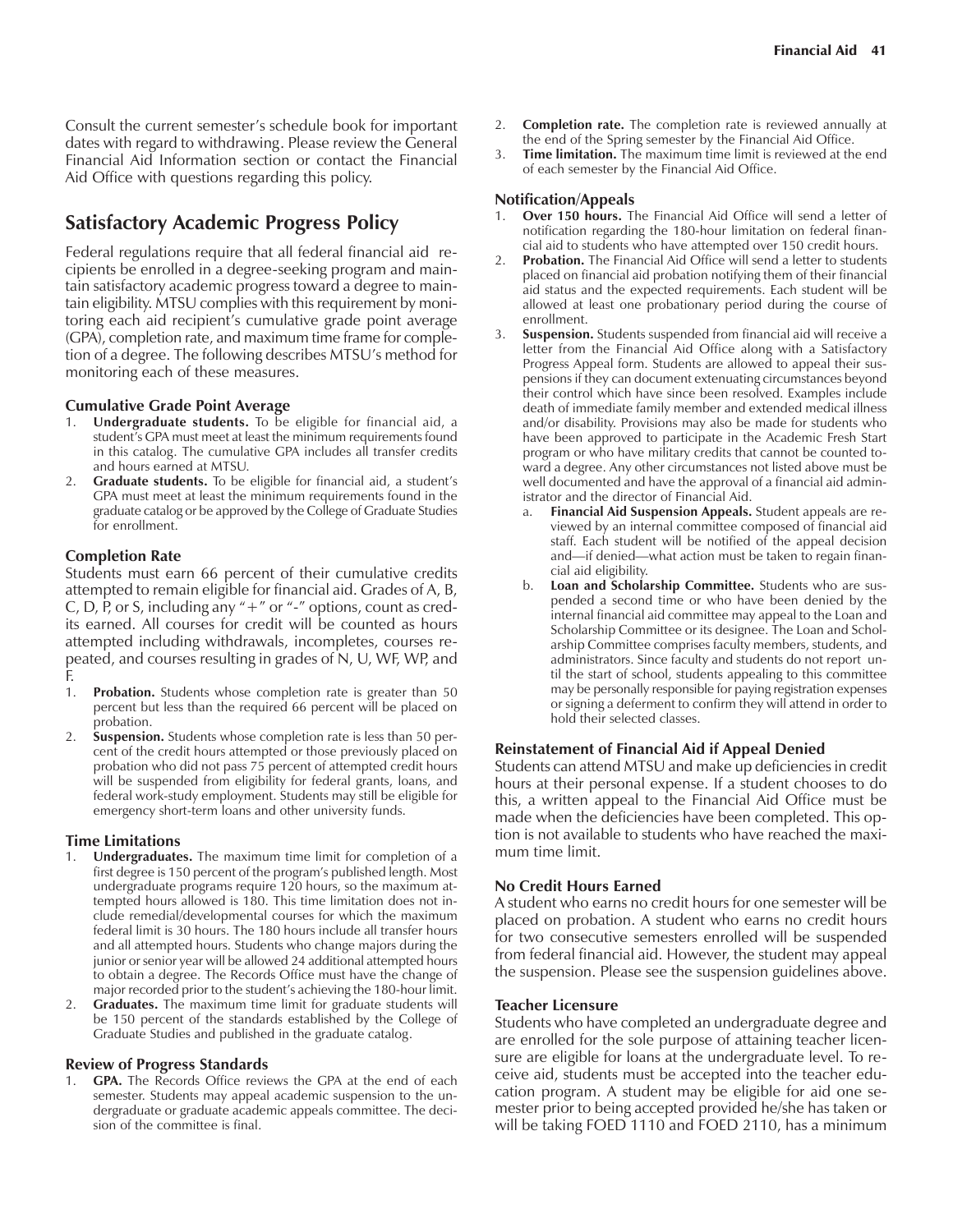GPA of 2.5, and provides the Financial Aid Office with copies of his/her program of study. Exceptions may be made by the Financial Aid director or his/her designee.

#### **Tennessee Education Lottery Scholarship Program (TELSP)**

Refer to the current schedule book for the most recent policy. Rules and regulations are subject to change without notice. Before dropping or withdrawing from classes, contact the Financial Aid Office.

#### **General Financial Aid Information**

- 1. For the Fall and Spring Semesters, students who withdraw within the first four days of classes may have all of their financial aid cancelled. Students who drop course(s) within the snapshot date (generally the first 14 days of classes) may have their aid adjusted according to the number of hours enrolled as of that date (see the current semester's schedule book for exact dates). Also, see the Financial Aid Return Policy which details information regarding withdrawing before 60 percent of the semester.
- 2. For each session of the summer term, students who withdraw before the last day to drop without receiving a grade may have all of their aid cancelled. Students who drop course(s) before the last day to drop without a grade may have their financial aid adjusted (see the current summer semester's schedule book for exact dates). Also, see the Financial Aid Return Policy earlier in this section which details information regarding withdrawing before 60 percent of the term.
- 3. For Stafford and Perkins loans, class attendance will be verified for disbursements that occur during the semester or each summer session. If a student is reported as not attending classes on at least a half-time (6 undergraduate hours) basis, funds may not be disbursed or awarded aid may be adjusted.
- 4. For Pell grants, class attendance will be verified during the semester or each summer session. If a student is reported as not attending classes for which Pell has been awarded, aid may be cancelled or adjusted.
- 5. Attendance must be verified for students who are enrolled in correspondence courses, online courses, telecourses, the Regents degree, or courses via the Internet. Because attendance is not required for these courses, instructors document attendance according to completed homework assignments. If students wish to withdraw from or drop these courses, it is recommended they contact their instructor(s) and/or complete their homework assignments in a timely manner so their attendance can be documented. Students' financial aid may be adjusted or cancelled if instructors are unable to verify attendance.
- 6. Financial aid can pay for up to 30 attempted credit hours of remedial and developmental classes.
- 7. Students receiving financial aid must declare a major by the time they have earned 60 hours.
- 8. Any scholarships and grants received in excess of tuition, fees, and books are considered taxable income. See your tax preparer for tax filing information.
- 9. Students enrolled in only Regents Online Degree courses may have their budgets adjusted.
- 10. All financial aid is subject to the Financial Aid Satisfactory Academic Progress Policy.
- 11. Students enrolled for an additional bachelor's degree may qualify for a Stafford Loan provided they have not reached their aggregate limit. The student must provide the Financial Aid Office with a signed copy of the upper-division form detailing the courses required for the additional degree before a loan can be processed.

# Aid Available

Following is a summary of financial aid administered through MTSU. Unless otherwise indicated, application is made to the Student Financial Aid Office by completing and mailing the Free Application for Federal Student Aid.

# **Sources of Aid and Eligibility**

#### **Federal Programs**

#### **Federal Pell Grant**

Undergraduate students (based on need and attempted hours); amount of grant varies.

#### **Federal Supplemental Educational Opportunity Grant (SEOG)**

Undergraduate students enrolled at least half-time (based on need); amount of assistance varies.

#### **Federal Work-Study Program**

Undergraduate or graduate students enrolled at least half-time (based on need); maximum of 20 hours per week.

#### **Federal Perkins Loan**

Graduate and undergraduate students enrolled at least half-time (based on need); lifetime maximum of \$20,000 for undergraduate study and \$40,000 for graduate study.

#### **Subsidized Federal Stafford Loan Program**

Undergraduate or graduate students enrolled at least half-time and in good standing or accepted for enrollment at MTSU (based on need); maximum for two semesters is \$2,625 for freshmen; \$3,500 for sophomores; \$5,500 for juniors and seniors; and \$8,500 for graduate students, not to exceed a lifetime limit of \$23,000 for undergraduate students and \$65,500 for graduate students (including the undergraduate loans). Applications are available in the Financial Aid Office.

#### **Unsubsidized Federal Stafford Loan Program**

Independent undergraduate or graduate students attending at least halftime and in good standing or accepted for enrollment at MTSU (based on need and cost of attendance); maximum for two semesters is \$4,000 for freshmen or sophomores; \$5,000 for juniors or seniors; and \$10,000 for graduate students, not to exceed a lifetime limit of \$23,000 for undergraduate students and \$73,000 for graduate students (including the undergraduate loans). Applications are available in the Financial Aid Office.

#### **Federal Parent Loan for Undergraduate Students (PLUS)**

Parents of dependent students; student must be attending at least halftime. The annual loan limit is the student's defined cost of attendance minus any financial aid received. No lifetime limits. Applications are available in the Financial Aid Office.

#### **ROTC Scholarship**

Based on performance on written and physical examinations; \$150 per month plus tuition and books; contact MTSU Military Science Department.